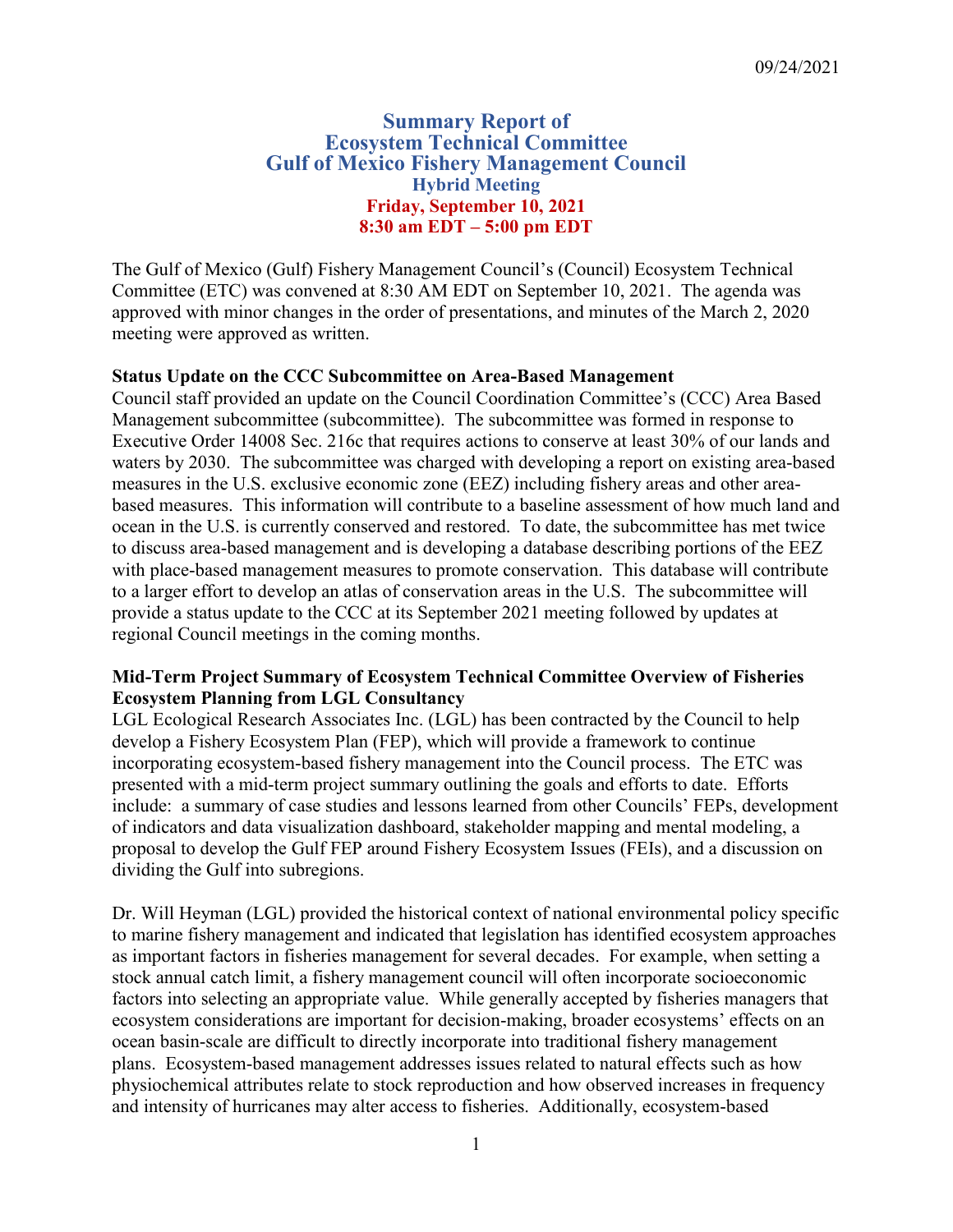management incorporates changing anthropogenic influences such as offshore energy exploration and aquaculture projects. Dr. Heyman proposed a conceptual model through which ecosystem planning could progress through the existing regional fishery management structure, and focused on the importance of incorporating fishermen's observations early in the process of identifying FEIs, and having these observations drive the scope of potential policy actions.

Several ETC members suggested that the proposed conceptual model should include broader definitions for stakeholders than just fishermen and cautioned against putting too much focus on only those FEIs that are deemed actionable. They also recommended that stakeholder engagement and outreach be implemented earlier in the process than proposed in the presented conceptual model. While there was agreement among the ETC that stakeholders who are already engaged in the Council process, and who may have a monetary vested interest in the fishery, are valuable sources of input, the ETC also stated that unrepresented groups (e.g., shoreline fishermen and charter vessel customers) should also be encouraged to provide insight. Dr. Heyman agreed that broad and early stakeholder engagement was important to the process. He cited work currently being conducted by Dr. Scyphers on identifying stakeholder groups and quantifying their fishery needs and behaviors as integral to the development of the FEP. ETC members emphasized that a Gulf FEP should have a clear vision and objectives, followed by a description of actions that would meet those objectives. The ETC requested to reorder the agenda, in order to hear Dr. Scyphers' presentation on stakeholder engagement.

#### *Update on Stakeholder Mapping, Engagement, and Mental Modelling*

Dr. Scyphers (sub-contracted by LGL) provided an update on the stakeholder mapping, engagement, and mental modeling component of the FEP project, and requested ETC feedback and discussion on each of two tasks. The first task is to conduct a stakeholder assessment to develop a comprehensive list of the types and groups of individuals closely associated with Gulf of Mexico fisheries. In discussing the categorization of stakeholder groups, ETC members asked about the use of the identified categories of stakeholders in the spreadsheet. It was suggested to consider groups that have been identified and used as the subject of required analyses by NMFS and the Council, as there are several surveys that are currently administered among such stakeholder groups.

Dr. Scyphers reviewed the second task, which is to conduct and analyze semi-structured interviews using concept mapping with key informants representing diverse stakeholders in the region's fisheries. Dr. Scyphers explained his preliminary work on conceptual modeling, intended to represent how stakeholders' view the ecosystem and its functioning, as well as to examine social topics such as equity in fisheries. These analyses can help identify important concepts and to inform decisions on how to prioritize them. ETC members discussed the capabilities of the conceptual modeling software and inquired about the use of these analyses in the management process. Dr. Scyphers noted that conceptual modeling has largely been used towards stakeholder engagement and could potentially be used to help identify gaps between the results of quantitative assessment models and what fishermen are seeing on the water. ETC members also discussed whether conceptual modeling could help identify management objectives through the observations of ecosystem changes by stakeholders. Dr. Scyphers also noted that the analyses could be applied to different geographical scales.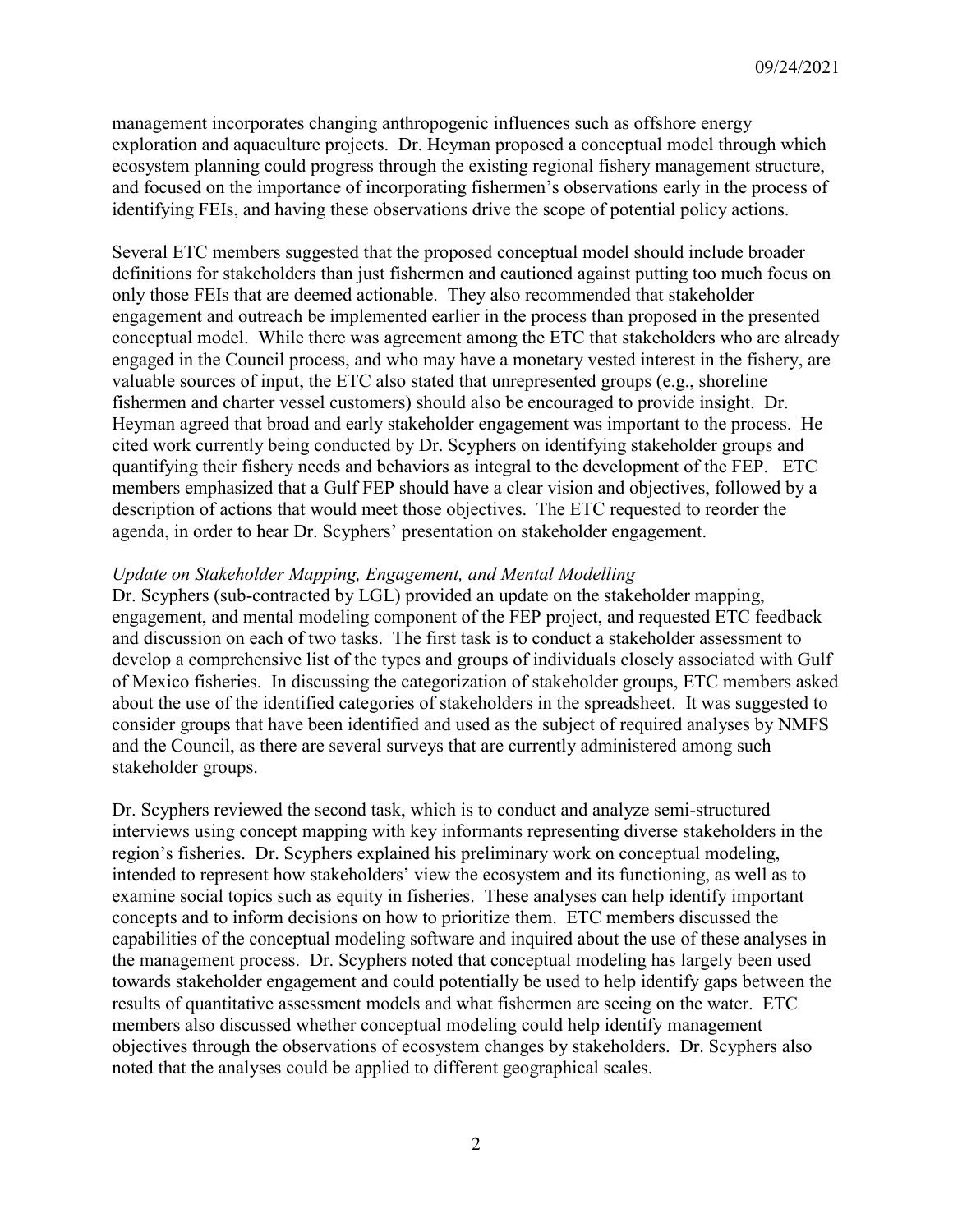# *Indicators and Data Visualization*

Dr. Nathan Putnam (LGL) presented the work to date on the development of indicators in the context of FEIs. These ecosystem indicators could be useful to the Council when considering potential ecosystem impacts when making management decisions. Dr. Putnam pointed out the importance of those indicators being relevant to fishery management, and to visualize the data in terms of space and time. Spatial context reflects that issues may not be Gulf-wide, but regional. Temporal context could indicate what the Council should be managing towards. In addition, Dr. Putnam proposed developing indicators that could provide insight on the ecological, fisheries, and socio-economic connectivity among locations. The list of indicators can be narrowed-down based on relevancy to fishery management, ability to provide actionable information and to be understood by a broad audience, those that are determined to be scientifically valid, and availability of data.

ETC members agreed with the approach to use regional indicators. It was also mentioned that an indicator dashboard may be useful, but that the way the indicators are prioritized would depend on who is asking (e.g., technical vs managers vs broader public). Once the dashboard is developed, the ETC may want to go through it in detail considering the various groups that will be interested in those data. The ETC also mentioned that indicators are useful, but we should be thinking about reference points and identifying the objectives toward which the indicators are measuring progress. Over time, we have changes in the system that manifest in the indicators and they can come in and out of "importance;" thus, it is important to make sure there is a system in place to revisit the question of what objectives are being measured.

Dr. Heyman mentioned the dashboard is being designed to be flexible with the data that are being displayed and include a user-interface to look at the indicators at a regional or temporal scale. The ETC Chair also cited a useful system used in the Greater Atlantic Regional Fisheries Office region to classify indicators into two groups: 1) indicators that are tied to management objectives (e.g., number of overfished stocks), and 2) indicators that represent risks to meeting these objectives (e.g., index of red tide severity).

## **Case Studies and Lessons Learned**

Dr. Heyman summarized the efforts undertaken by other fishery management Councils in incorporating or developing an FEP into their management process. To date, the Gulf and Caribbean Councils do not have a completed FEP, but are actively working towards it. LGL has been tasked with developing a white paper that would summarize this information and be included in the final report. This work is still in progress.

Dr. Heyman noted that developing an FEP is not a one-size fits all project, and that Councils have taken different approaches to ecosystem-management depending upon available data, species managed, regional fishing practices, and jurisdictional boundaries. For example, two regional management councils (i.e., Western Pacific and Caribbean) have reframed their management structure around large marine spatial areas or island-based management. The amount of available data on managed species does not seem to dictate the approach on how to incorporate ecosystem-based fisheries management. Some regions adopt heavily quantitative ecosystem approaches to take advantage of available data, while other regions appear to embrace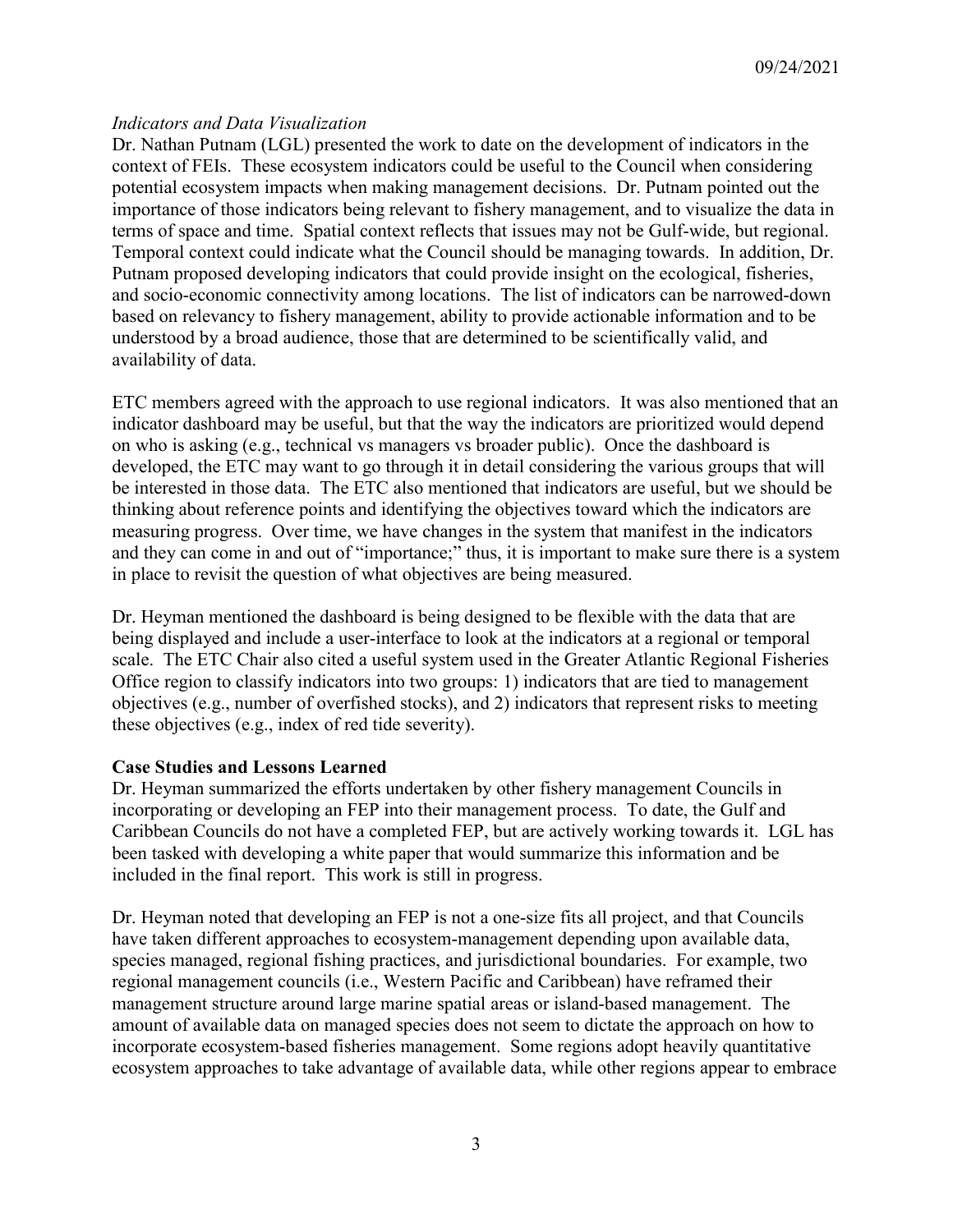ecosystem approaches in spite of data limitations that have necessitated the exploration of alternative holistic approaches.

The ETC asked if the other Councils with FEPs had clearly defined goals and objectives and if so, do they seem to have a better outcome at incorporating the FEP into their decision making. The ETC also warned about spending too much effort on developing an FEP without clear goals and too much background information as it can result into a document that could not be fully incorporated into the management process.

The ETC had questions about the vision and goals of the work done to date. The group debated between establishing goals in a top-down matter (i.e., stemming from the Council and NOAA) versus bottom-up (i.e., stemming from stakeholder concerns). The possibility of going through a visioning process has been discussed various times by advisory bodies and the Council. Council staff reminded the group that the scope of work was to hire a consultant that would help develop a framework for ecosystem management. Visioning was something that had been considered during earlier efforts, but is not being considered at this time. Instead, the Council might consider conducting a visioning process for very specific issues at a future time.

Dr. Heyman stated that the FEP should be defined through a shared vision and investigated at an appropriate subregional scale. He stressed the importance of establishing a pathway for interagency collaboration when ecosystem issues expand beyond geopolitical lines and he argued the Council is uniquely positioned to handle these issues given the diversity of participants. Additionally, he recommended that marine protected areas (MPAs) in the Gulf should not be considered in isolation, but thought of as a network that functions effectively for fishery production and to encourage stakeholder buy-in.

**Motion: The ETC approves the use of a Fishery Ecosystem Issue (FEI) approach as a practical approach to incorporate additional ecosystem information into the management process. The ETC encourages some additional attention to develop clear goals and objectives at the beginning of the conceptual modeling process, including the diverse stakeholders included in the Consultant's proposed Stakeholder Mapping Template. The ETC also encourages LGL to identify tradeoffs associated across each of the FEI's, to begin to develop ecosystem level goals and objectives to track the status of ecological and socioeconomic sustainability.**

#### *Motion carried with one abstention.*

The ETC also requested the opportunity to review the consultant's deliverables in document format at another meeting before the end of the year 2021. Council staff will work on reconvening the group once materials are available to be distributed and reviewed.

#### *Dividing the Gulf into Eastern and Western Components*

Dr. Mudrack provided ecological rationale for dividing the Gulf into western and eastern portions when considering ecosystem management approaches. Since the 1960s and 1970s, DeSoto Canyon has represented a natural barrier to species distribution when coupled with underlying predominate ocean currents. Additionally, freshwater inflows drive this general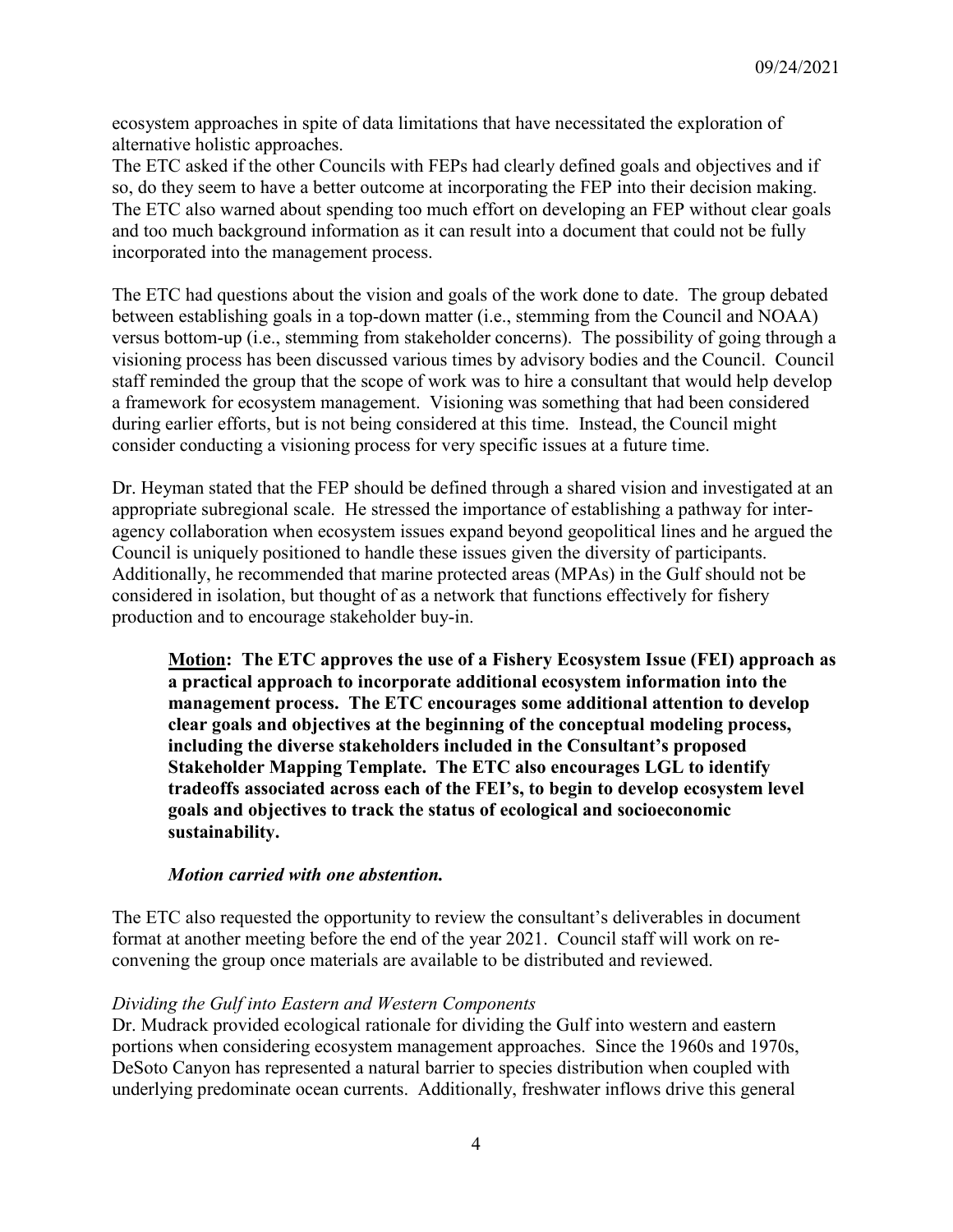east/west species distribution, with the Mississippi River largely contributing approximately 95% of the freshwater output found in the western Gulf. More specifically, several managed species also exhibit a nearshore habitat component during the juvenile portion of their life history. This could create the need for a further sub-region examination of ecosystem processes with the broader east/west division.

A member of the ETC inquired about the Council's use of spatial management in its Fishery Management Plans (FMPs). Council staff provided examples of spatial management used in the Reef Fish and Coastal Migratory Pelagics FMPs.

#### **Public Comment**

Chad Hanson from the Pew Charitable Trust commends the discussions during today's meeting, and encourages the group to continue discussing the development of an FEP for the Gulf, as well as its efforts towards identifying short-term and long-term goals.

#### **Other Business**

No items were brought up for discussion.

Meeting was adjourned at 5:17 pm.

#### **Participants**

#### **Ecosystem Technical Committee**

Mandy Karnauskas, Ph.D., Chair Casey Streeter, Vice Chair Eric Brazer, Jr. David Chagaris, Ph.D. Michael Drexler, Ph.D. Nick Farmer, Ph.D. Joshua Kilborn, Ph.D. Matt McPherson, Ph.D. Steven Saul, Ph.D. Steven Scyphers, Ph.D.

#### **Council Liaison**

Bob Shipp, Ph.D.

#### **Council Staff**

Natasha Méndez-Ferrer, Ph.D. John Froeschke, Ph.D. Carrie Simmons, Ph.D. Camilla Shireman Bernadine Roy Lisa Hollensead, Ph.D. Ava Lasseter, Ph.D. Jessica Matos